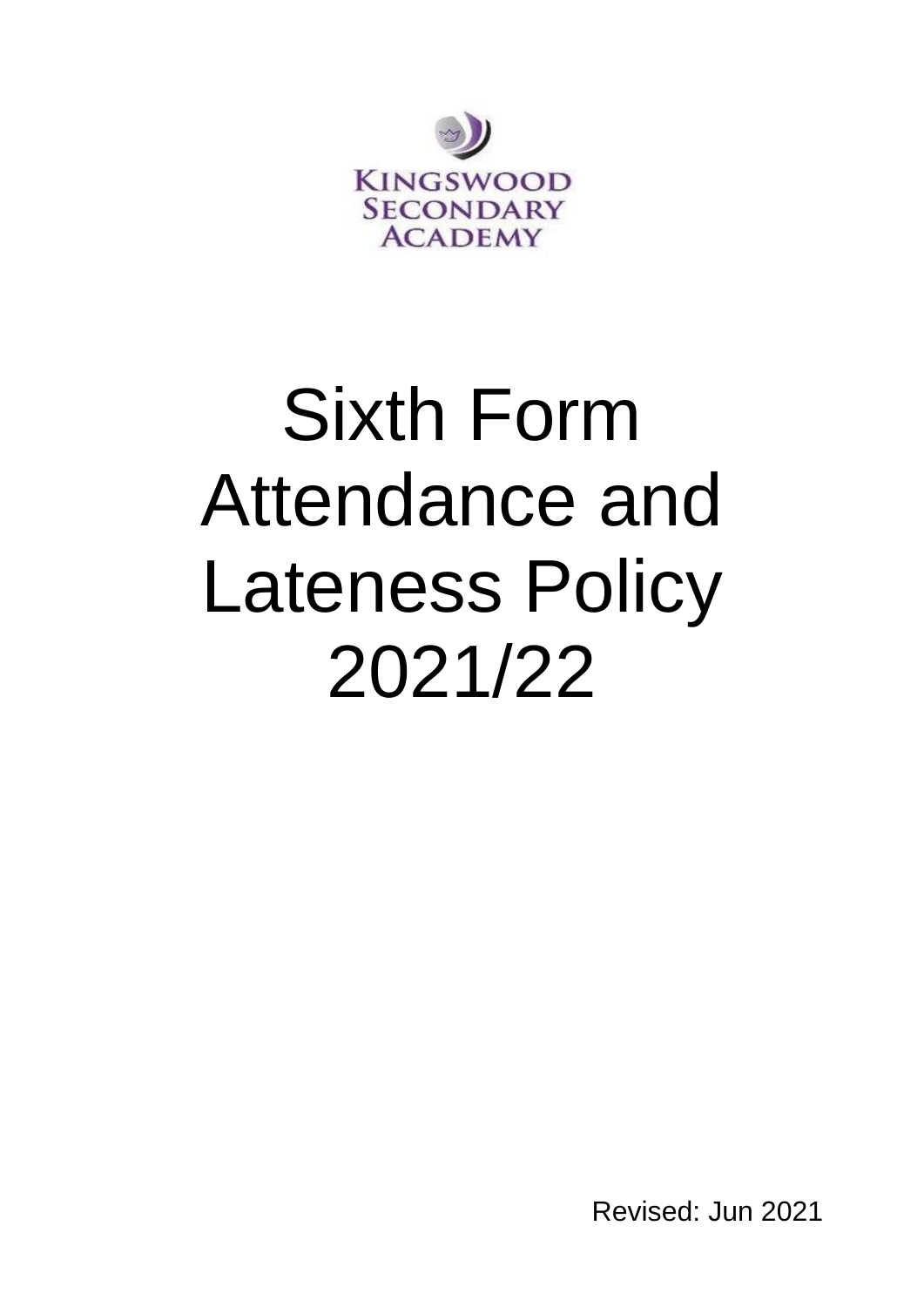Kingswood Secondary Academy takes attendance in the Sixth Form very seriously and we acknowledge that good school attendance plays an essential part in academic development for post 16 students.

All post 16 courses are intensive and students cannot afford to miss valuable teaching and study time.

As well as timetabled lessons students also have directed study periods on their timetables for private study, homework, social time and enrichment activities.

Sixth form students should strive to achieve consistently good attendance as poor attendance will affect academic attainment. Students should therefore aim for at least 95% attendance for the year. An exemplary record of attendance says a huge amount about the student as a person: that they are dedicated, well-motivated, organised and someone who takes their responsibilities seriously. Good attendance also plays an important part when applying to higher education establishments or employment.

The school will strive to provide a welcoming, caring environment, whereby each member of the school community feels wanted and secure. All school staff will work with students and their families to ensure each student attends school regularly and punctually.

The school will establish an effective system of incentives and rewards which acknowledges the efforts of students to improve their attendance and timekeeping and will challenge the behaviour of those pupils and parents who give low priority to attendance and punctuality. To meet these objectives, Kingswood Secondary Academy will establish an effective and efficient system of communication with students, parents and appropriate agencies to provide mutual information, advice and support.

#### **Whole-School Policy for School Attendance**

Kingswood Secondary Academy aims to:

- **EXTERGHTM** Improve the overall percentage of students at school to above 97%
- Make attendance and punctuality a priority for all those associated with the school including students, parents, teachers and Governors
- **Develop a framework which defines agreed roles and responsibilities and promotes** consistency in carrying out designated tasks
- Provide support, advice and guidance to parents and students
- **Develop a systematic approach to gathering and analysing attendance-related data**
- **EXECT Further develop positive and consistent communication between home and school**
- **.** Implement a system of rewards and sanctions
- Promote effective partnerships with external services and agencies
- Recognise the needs and support of the individual student when planning reintegration following significant periods of absence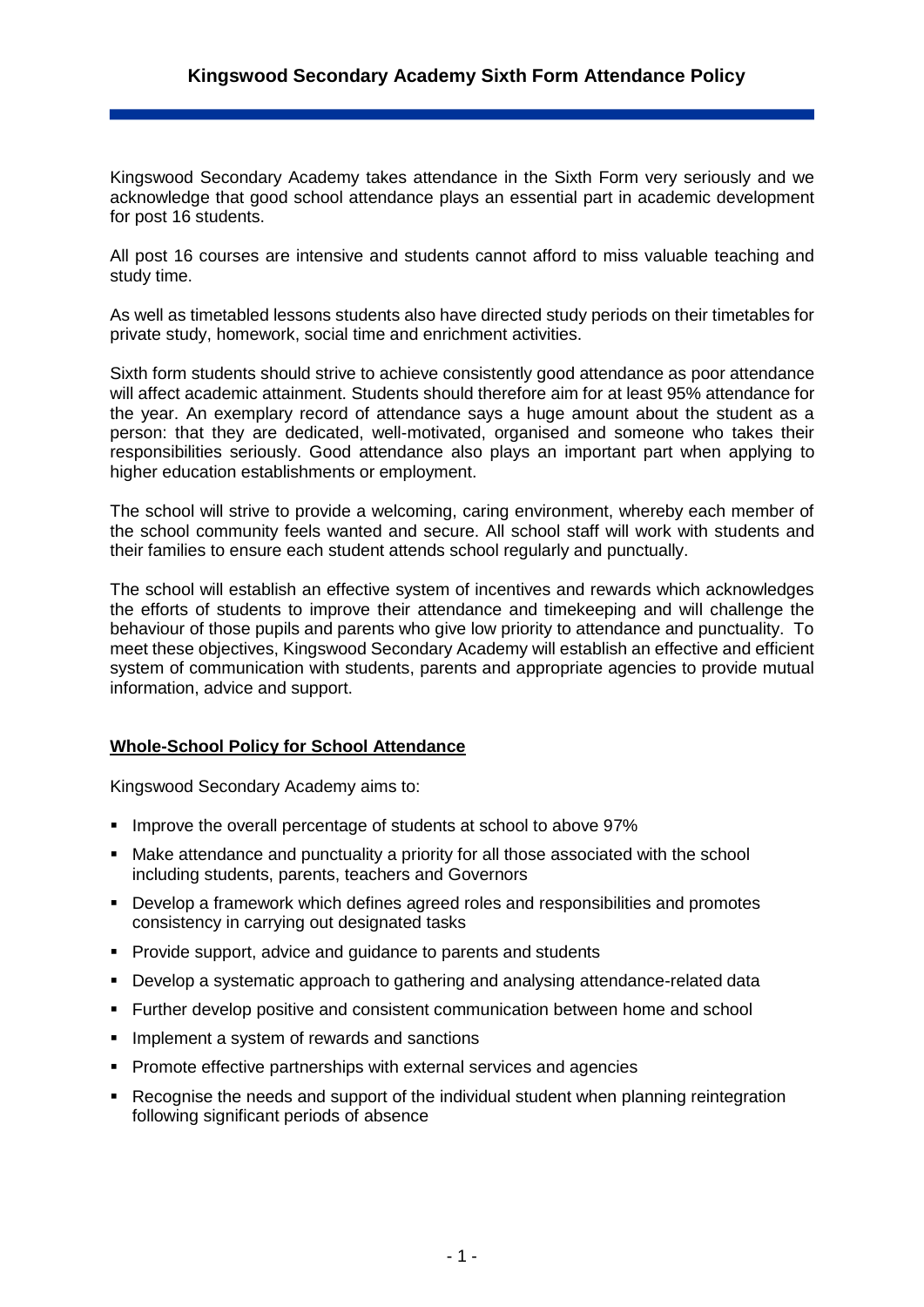# **Partnership**

### **What the school expects of students**

- Attend regularly, on time and ready to learn
- Attend registration, tutor time and any enrichment
- **•** To sign in if they arrive after registration time
- To tell a member of staff if there is any problem which may prevent them from attending school
- Make every effort to make dental/medical appointments outside of school hours

#### **What the school expects of parents/carers**

- To fulfil their legal responsibility to ensure that their child attends school regularly, on time and prepared for the day
- To contact school on the **first day** their child is absent for any reason and then on **all** subsequent days if the student is unable to contact school him/herself.
- To **avoid** taking holidays in term time
- To speak to relevant members of staff if they know of any problem which may prevent their child from attending school
- To provide evidence to support absence such as an appointment card/letter, a copy of a prescription slip with name and date visible or medication packaging with name and date visible. Alternatively if none of the above are available a note, signed by the parent/carer, school explaining the reason for absence.
- **.** It is at the discretion of the school to authorize all absences. Any child who has attendance below 95% will not be authorized without a medical note.

#### **What parents/carers and pupils can expect from school**

- A Sixth form education that is dependent upon regular attendance at school
- **Promotion of good attendance and punctuality at school, and regular encouragement and** rewards
- **Efficient and accurate recording and monitoring of absence**
- **Prompt action when a problem has been identified**
- Regular communication with students and parents/carers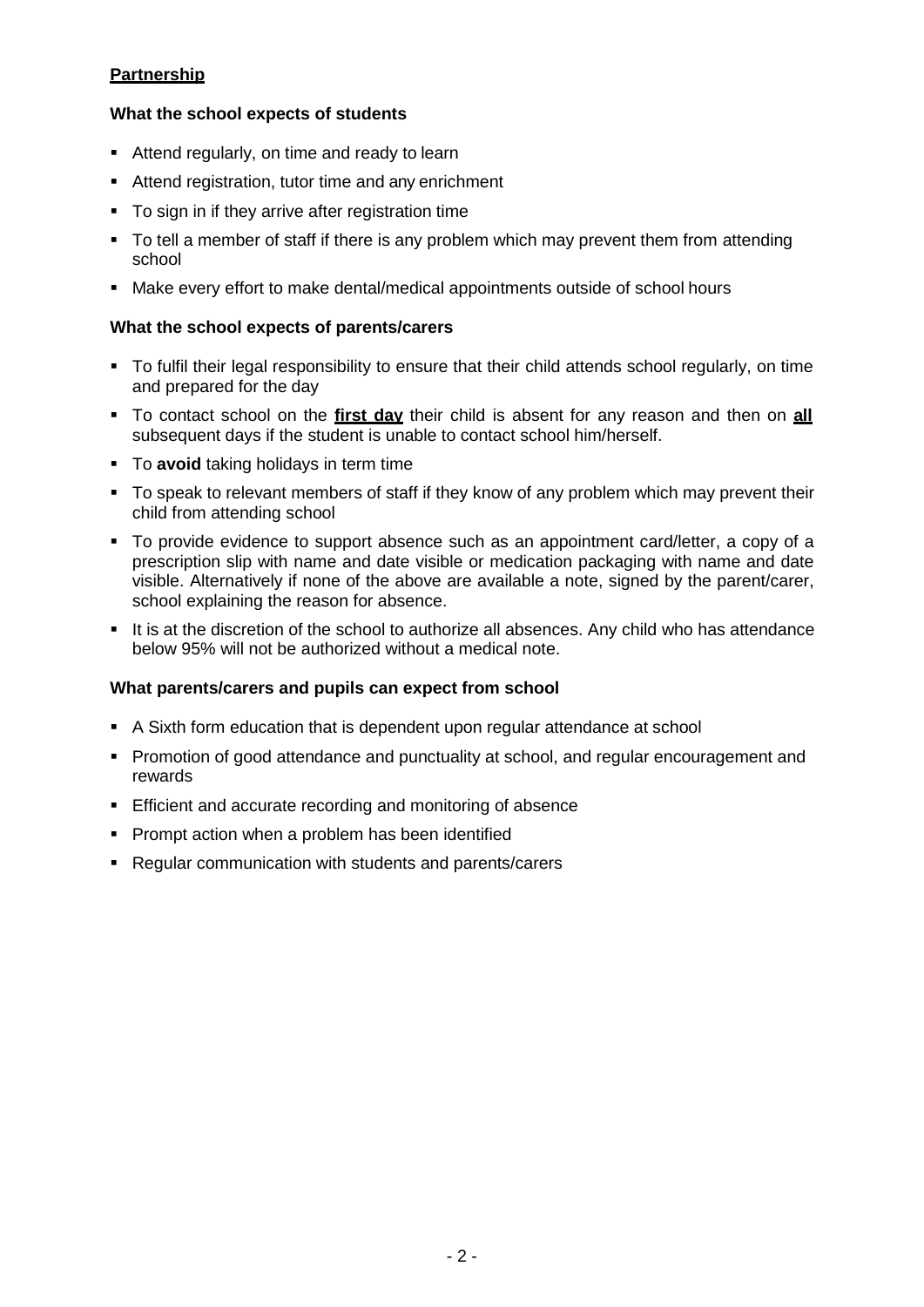# **Absences**

Absences will only be authorised in advance if the reason given for the absence is a good one. The following are examples of reasons for absence, which would usually be considered to be acceptable as set out by the Department for Education:

- The student is too ill to leave the house
- The student has a hospital appointment
- The student has toothache and has an emergency appointment
- A day of religious observance by the religious body to which the pupil's parent/carer belongs
- The student is prevented from attending by an unavoidable cause for example, a house fire.
- **•** There is a close family bereavement
- **.** Interviews for courses/employment that will begin after the end of their time in Sixth Form. Students should not miss lessons to attend interviews, shifts and inductions for part-time work
- University and Employer Open Days students may attend no more than two of these events in an academic year without seeking consent from the Sixth form team.
- Work experience requests for term-time leave for essential work experience (e.g. medicine, law) will be dealt with on a case-by-case basis. These requests should be submitted at least a month in advance

Unacceptable reasons for keeping a child away from school are:

- To mind the house
- To go shopping
- To celebrate a birthday
- Sleeping in
- Minor ailments such as a tummy ache or headache
- Because it is the end of the week or term
- To do a shift at work
- **•** Driving lessons or tests
- Adverse weather conditions

If a student is absent from school longer than a period of 5 days due to illness parents/carers will be asked to provide medical evidence to support the student's absence.

Leave of absence may not be given to enable a pupil to undertake employment during school hours unless it is to engage in work experience arranged through school.

#### **Signing In and Out**

It is a legal requirement that we know who is in the school building at all times.

Students must make sure that they sign in each time they are late to school then sign out each time they leave the building throughout the day.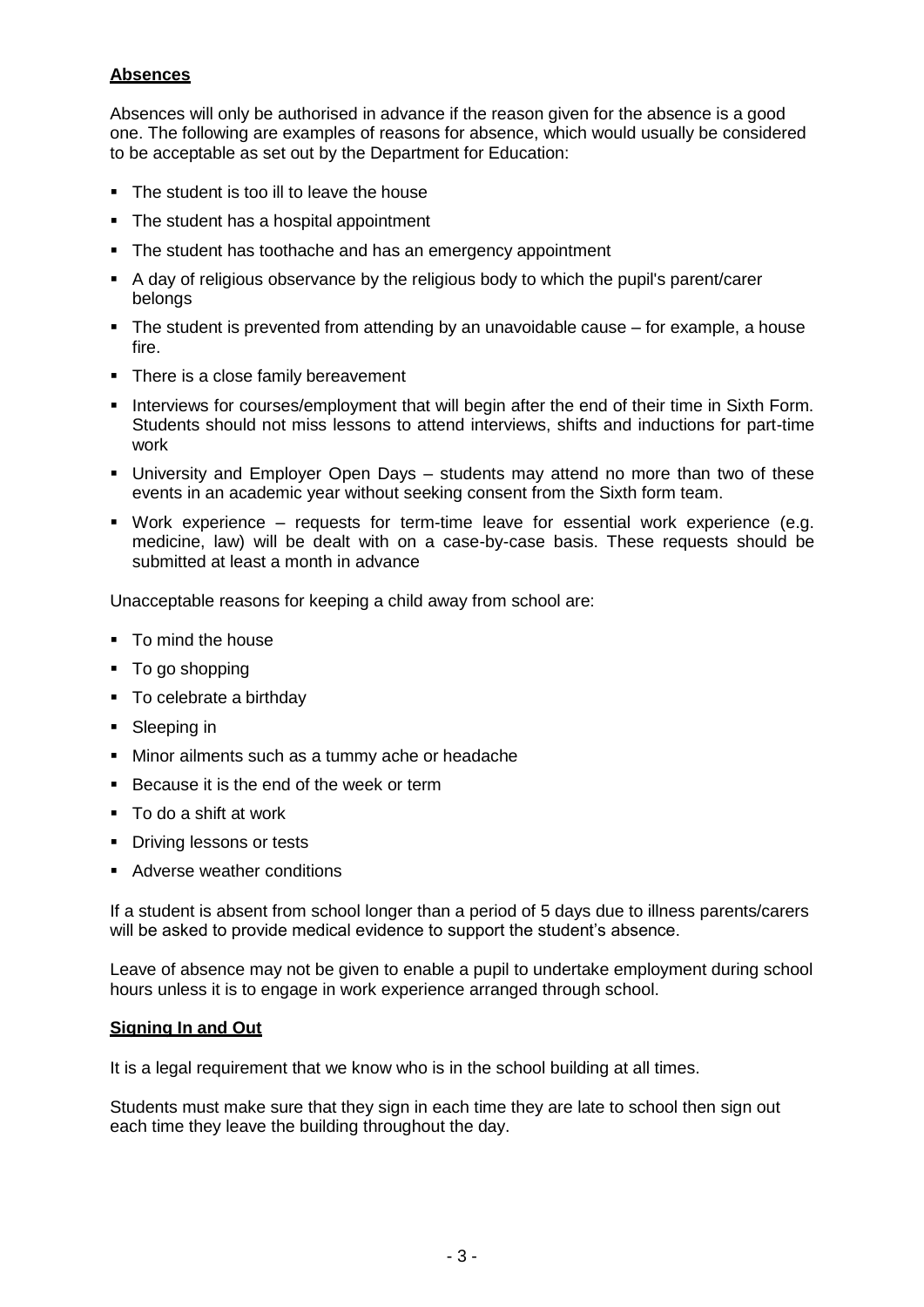### **In-school procedures**

We are keen to identify attendance concerns at the earliest opportunity to give parents/carers, students and the school the ability to intervene early and prevent further decline. We will do this by following the procedures outlined below;

#### **Unexplained absence process**

If a student is absent from school and we have received no communication from either the student or a parent/carer a text message or email will be sent to the first named contact on the morning of students' absence requesting a reason.

A reply is requested stating the reason for the students' absence to enable attendance records to be updated; if no reply is received, parents will receive a letter and this will be recorded as an unauthorised absence.

#### **Cause for concern process**

Cause for concern letters will be sent home to parents/carers when attendance is between 95%.

This early notification is intended to share our concerns with you and give you the opportunity to intervene/contact the school so that early support/intervention can be put in to place, if needed.

#### **STAGE 1 – Sixth Form Manager Intervention**

#### Attendance below 95%

- Should attendance decline to 95% or below students will be invited to attend a meeting with the Sixth Form Manager.
- This meeting is an opportunity to discuss in detail the issues/barriers that are impacting your child's attendance to school.
- A letter will be sent to parents/carers informing you that this meeting has taken place.

*Attendance will be monitored closely for 6 weeks.* 

#### **STAGE 2 – AHOY Intervention**

#### Continued poor attendance

- A letter will be sent to the parents/carers of the student informing them of the situation and inviting them into school for a meeting with the AHOY (Assistant Head of Year) where we will address the main issues and agree targets and support actions to help improve your child's attendance.
- An Attendance Agreement will be issued and action points put into place that are agreed by the AHOY and the student.

*We will monitor and review your child's attendance over the following weeks to identify any significant improvement in their attendance. If this has been achieved then no further intervention/action will be taken at this stage. Should attendance not improve, or decline further we will implement the next step, as agreed at the previous Attendance meeting.*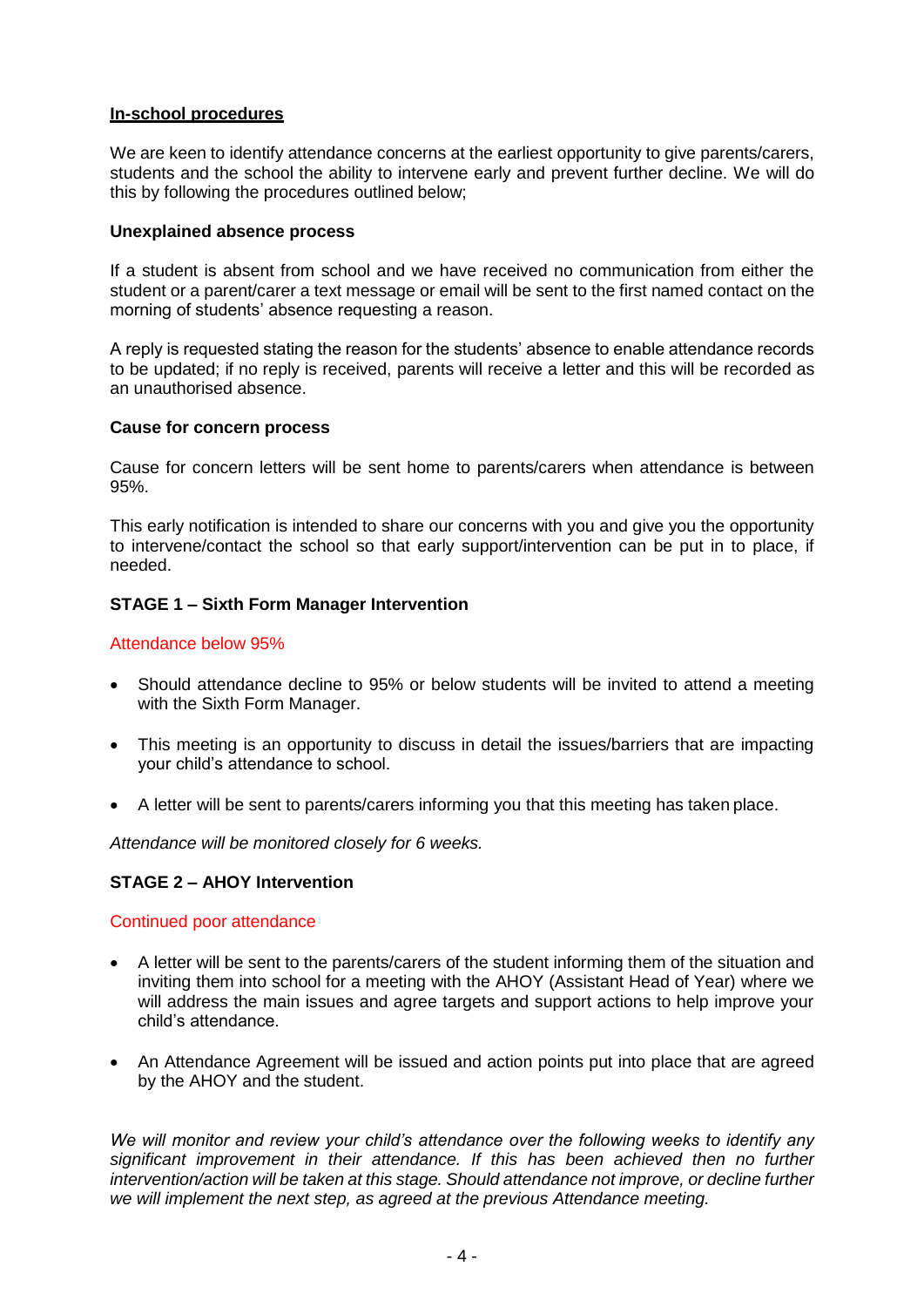# **STAGE 3 – Head of Sixth Form Intervention**

#### Failure to meet the requirements set by the attendance agreement

- A letter will be sent to the parents/carers of the student informing them of the situation and inviting them to a meeting.
- The offending student will be asked to meet with the Head of Sixth Form with parents/carers. Our HALO may also be invited.
- A written warning will be issued if appropriate.

#### **STAGE 4 – Senior Leadership/Head Teacher Intervention**

Continued failure to meet requirements of attendance agreement

- Possible request to leave Sixth Form if student is persistently absent from school and refuses to engage in intervention procedures.
- Appropriate disciplinary proceedings will be decided by the Head Teacher.
- The parents/carers of the student will be involved in the process.

#### **Holidays**

**Government legislation does not permit parents/carers to take their child/ren out of school during term time** as this can have a detrimental effect on their academic progress.

Holidays **will not be authorised** in school time parents/carers wishing to apply for exceptional circumstances need to contact the Sixth Form Manager at least 20 school days prior to the absence. Upon receipt of a *Request for Exceptional Term Time Leave* a decision will be made, (the Headteachers decision is final), and parents/carers will be notified either in writing/or verbally of our decision, course of action and how the absence will be recorded on our system.

#### **Lateness**

It is not acceptable to be late to school or to lessons without a valid reason. Any lateness without a valid reason will incur a consequence- for a lesson, this will be set by the class teacher. For a tutor activity, this will be set by the tutor.

Students that are late to morning registration without a valid reason will be issued with a 20 minute detention with the Sixth form team to be completed that day where possible.

Persistent lateness will result in sanctions; the Sixth form team will follow the persistent lateness flowchart in appendix 1.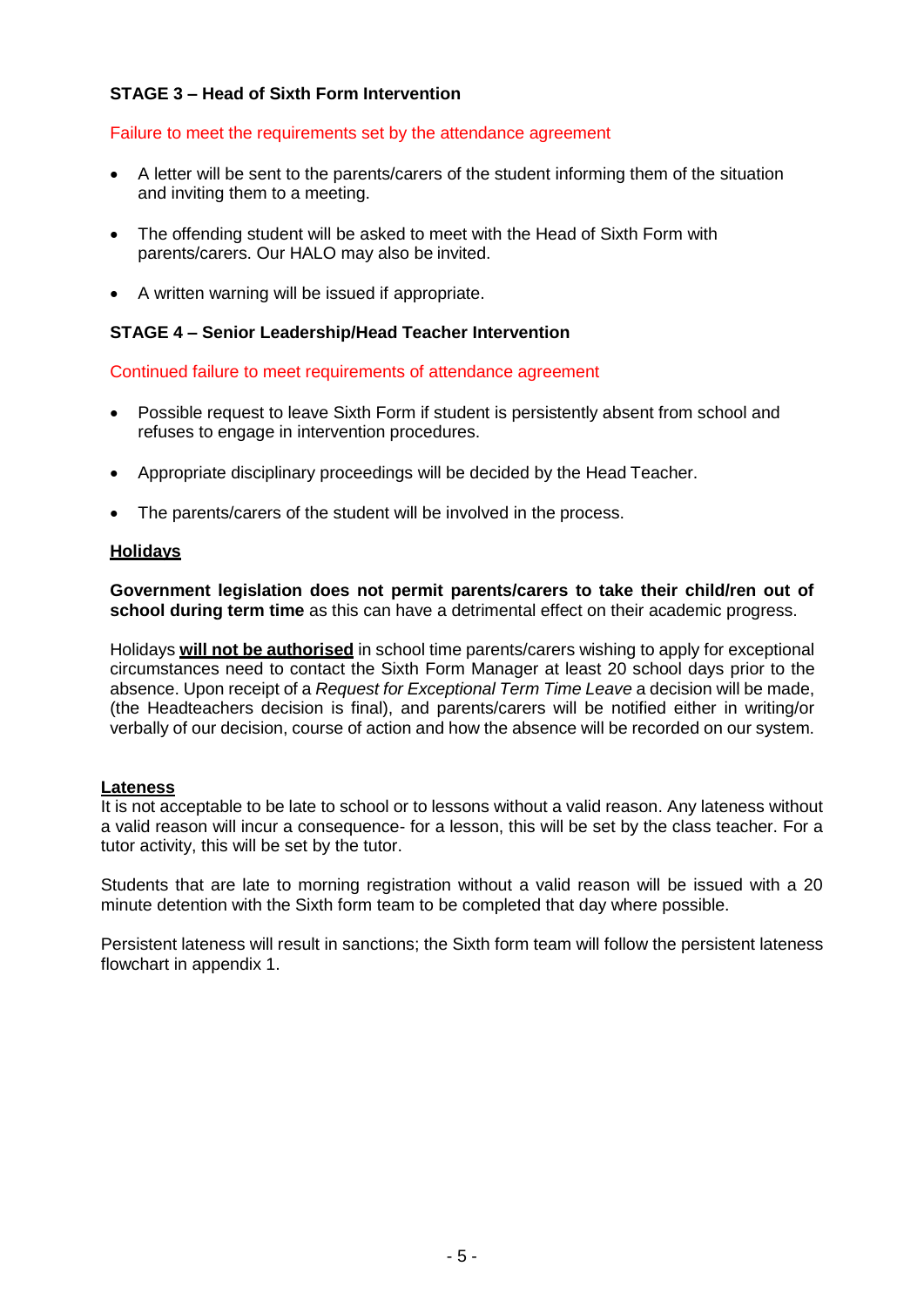# **Appendix 1: Attendance Flow Chart**



Sixth Form Manager Intervention Meeting held with students whose attendance is below 95%

Continued poor attendance



Assistant Head of Year Intervention Parental meeting with student and AHOY, attendance agreement completed

Failure to meet requirements of attendance agreement



Head of Sixth Form Intervention Parental meeting and written warning

Continued failure to meet requirements of attendance agreement



Senior Leadership/Head Teacher Intervention Possible request to leave Sixth Form